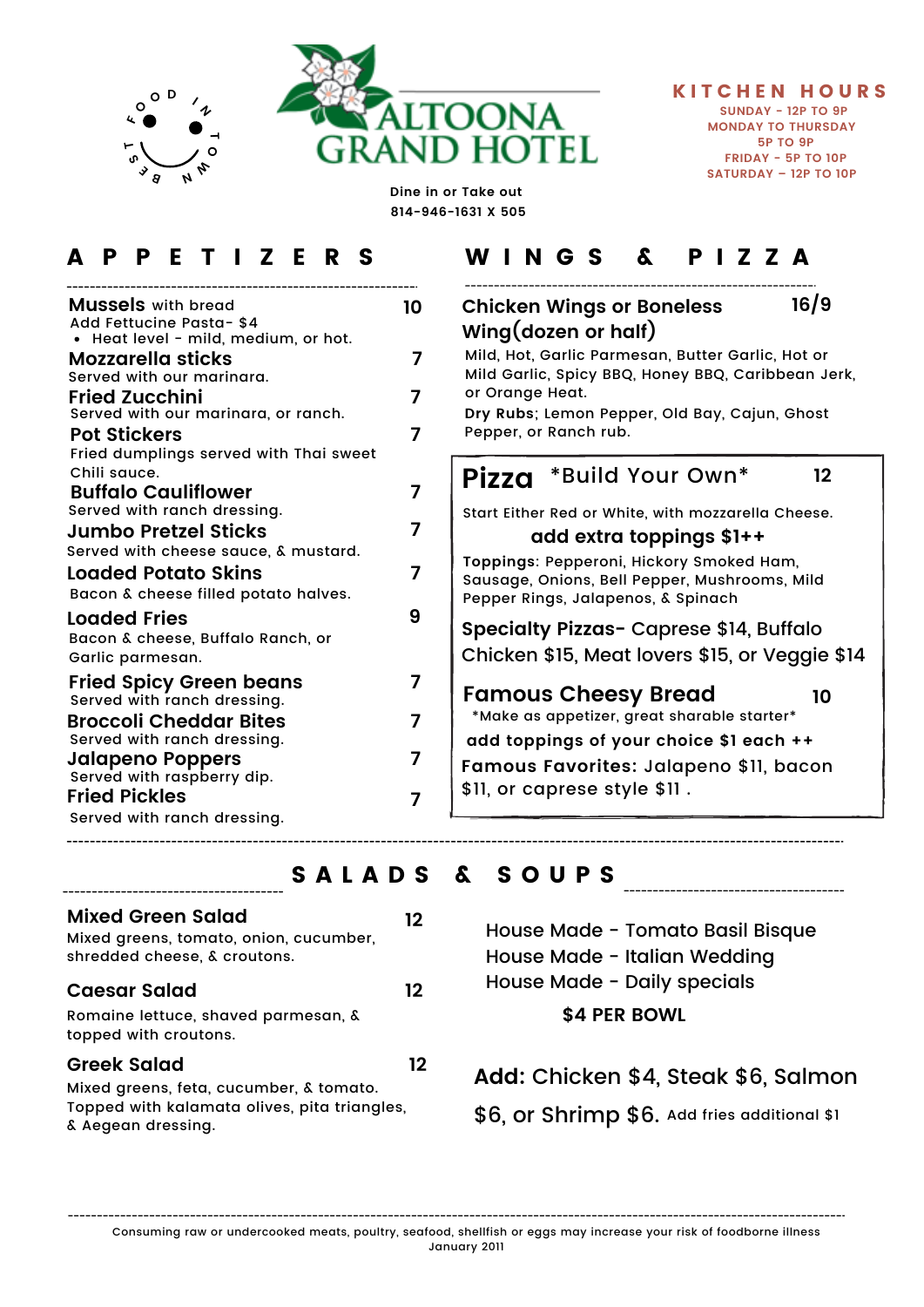| Grand Italian Half (or Whole) 10/16<br>Hickory smoked ham, salami,<br>pepperoni, provolone, lettuce, tomato,<br>onion, mayo, & italian dressing.    |    | <b>Reuben Sandwich</b><br>Corned beef, swiss cheese, sauerkraut<br>thousand island dressing between rye<br>bread.                                                                    |
|-----------------------------------------------------------------------------------------------------------------------------------------------------|----|--------------------------------------------------------------------------------------------------------------------------------------------------------------------------------------|
| <b>Nest Cheese Burger</b><br>8 oz. burger with cheese, lettuce, tomato,<br>onion, and pickle spears.                                                | 15 | <b>Gourmet Grilled Cheese</b><br>Provolone, swiss, & cheddar melted<br>between sour dough.                                                                                           |
| EXTRA: \$0.50 each   Bacon, Mushrooms,<br>Jalapenos, Peppers, Fried Egg                                                                             |    | Laurel Chicken Sandwich<br>Grilled Chicken breast, lettuce, tomato,                                                                                                                  |
| <b>Grand Cheese Steak</b>                                                                                                                           | 15 | onion, provolone cheese, & garlic mayo                                                                                                                                               |
| Shaved Sirloin, onions, peppers, &<br>provolone cheese.                                                                                             |    | Spicy Chicken Sandwich                                                                                                                                                               |
| Fried Deluxe Fish Sandwich                                                                                                                          | 13 | Grilled chicken, lettuce, tomato, &<br>topped with Siracha Mayo.                                                                                                                     |
| Battered Cod Fish golden crisp,<br>American cheese, lettuce, tomato,                                                                                |    | <b>Hot Roast Beef Sandwich</b>                                                                                                                                                       |
| pickles, & tartar sauce. *Comes with<br>added side coleslaw*                                                                                        |    | You can use your fork for this one.<br>Hot Roast beef open faced.                                                                                                                    |
| R A N<br>G<br>*All Entrees served with side<br>D                                                                                                    |    |                                                                                                                                                                                      |
| salad, & dinner roll. *                                                                                                                             |    | <b>Classic Pastas</b> *All Pastas served<br>side salad, & garl                                                                                                                       |
| E.<br>E.<br>N<br>T<br>R.<br>E.<br>S<br>10 oz Sirloin Steak<br>Grilled to your desired temp & paired                                                 | 18 | <b>Caprese Chicken</b><br>Grilled chicken breast, fresh shredded<br>mozzarella, & tomato served over<br>Fettuccini noodles. Tossed in Aglio E Oli<br>& drizzled with Balsamic Glaze. |
| with your choice of one side. ** add<br>sauteed peppers, onions, or mushrooms<br>\$1 more.                                                          | 22 | Chicken Parmigiana<br>Hand breaded chicken, lightly fried &<br>topped with marinara, melted mozzare                                                                                  |
| 12 oz New York Strip<br>Grilled to your desired temp & paired                                                                                       |    | served with Fettuccini.                                                                                                                                                              |
| with your choice of one side. ** add<br>sauteed peppers, onions, or mushrooms<br>\$1 more.                                                          |    | <b>Spaghetti &amp; Meatballs</b><br>Juicy meatballs & pasta with homema<br>red sauce.                                                                                                |
| <b>Pork Chop</b>                                                                                                                                    | 20 | <b>Chicken or Shrimp Alfredo</b>                                                                                                                                                     |
| Twin chops lightly seasoned & grilled to<br>temp. Paired with your choice of one<br>side. ** add sauteed peppers, onions, or<br>mushrooms \$1 more. |    | A grilled chicken or Shrimp served over<br>Fettuccini noodles & sauteed alfredo<br>sauce.                                                                                            |
| <b>Pecan Crusted Tilapia</b>                                                                                                                        | 18 | Alfredo Cheese Tortellini &                                                                                                                                                          |
| Oven Baked crusted tilapia served with<br>lemon cream sauce. Paired with your<br>choice of one side.                                                |    | <b>Chicken</b><br>Alfredo tossed cheese tortellini topped<br>grilled chicken.                                                                                                        |
| <b>Salmon Dinner</b>                                                                                                                                | 20 | <b>Chicken Pot Pie</b>                                                                                                                                                               |
| An 8oz filet. Paired with your choice of<br>one side.                                                                                               |    | Chicken, noodles, veggies.                                                                                                                                                           |
| <b>Fish &amp; Chips</b>                                                                                                                             | 16 | Pasta Salad<br>Oni<br>Baked Potato                                                                                                                                                   |
| Two pieces crispy fried Cod served with                                                                                                             |    | • Coleslaw<br><b>Mashed Potato</b><br>Fre<br>• Side Salad                                                                                                                            |
| a side of potato wedges, & tartar sauce.                                                                                                            |    | Mac & Cheese<br>• Bro<br><b>Garlic Green Beans</b>                                                                                                                                   |
| S<br>A La Carte-\$4                                                                                                                                 |    | <b>Premium Sides \$1 more</b>                                                                                                                                                        |
| $H$ $O$ $H$ $C$                                                                                                                                     |    | <b>Asparagus</b><br>• Cheddar & Chive Ma                                                                                                                                             |

C H O I C E S :

| 16 | <b>Reuben Sandwich</b><br>Corned beef, swiss cheese, sauerkraut &<br>thousand island dressing between rye<br>bread. | 16 |
|----|---------------------------------------------------------------------------------------------------------------------|----|
| 15 | <b>Gourmet Grilled Cheese</b><br>Provolone, swiss, & cheddar melted<br>between sour dough.                          |    |
| 15 | Laurel Chicken Sandwich<br>Grilled Chicken breast, lettuce, tomato,<br>onion, provolone cheese, & garlic mayo.      | 12 |
| 13 | <b>Spicy Chicken Sandwich</b><br>Grilled chicken, lettuce, tomato, &<br>topped with Siracha Mayo.                   | 13 |
|    | <b>Hot Roast Beef Sandwich</b><br>You can use your fork for this one                                                | 16 |

| <b>Classic Pastas</b> *All Pastas served with<br>side salad, & garlic bread*                                                                                                          |       |
|---------------------------------------------------------------------------------------------------------------------------------------------------------------------------------------|-------|
| <b>Caprese Chicken</b><br>Grilled chicken breast, fresh shredded<br>mozzarella, & tomato served over<br>Fettuccini noodles. Tossed in Aglio E Olio<br>& drizzled with Balsamic Glaze. | 18    |
| Chicken Parmigiana<br>Hand breaded chicken, lightly fried &<br>topped with marinara, melted mozzarella<br>served with Fettuccini.                                                     | 18    |
| <b>Spaghetti &amp; Meatballs</b><br>Juicy meatballs & pasta with homemade<br>red sauce.                                                                                               | 17    |
| <b>Chicken or Shrimp Alfredo</b>                                                                                                                                                      | 16/18 |
| A grilled chicken or Shrimp served over<br>Fettuccini noodles & sauteed alfredo<br>sauce.                                                                                             |       |
| <b>Alfredo Cheese Tortellini &amp;</b>                                                                                                                                                | 16    |
| <b>Chicken</b>                                                                                                                                                                        |       |
| Alfredo tossed cheese tortellini topped with<br>grilled chicken.                                                                                                                      |       |
| <b>Chicken Pot Pie</b><br>Chicken, noodles, veggies.                                                                                                                                  | 10    |
| Pasta Salad . Onion Rings<br><b>Baked Potato</b>                                                                                                                                      |       |
| Coleslaw<br><b>French Fries</b><br><b>Mashed Potato</b>                                                                                                                               |       |
| - Side Salad<br><b>Broccoli</b><br>Mac & Cheese                                                                                                                                       |       |
| Garlic Green Beans                                                                                                                                                                    |       |
|                                                                                                                                                                                       |       |

### **Premium Sides \$ 1 more**

- Asparagus Cheddar & Chive Mashed potatoes
- Loaded Baked Potato Green Bean Almandine

Consuming raw or undercooked meats, poultry, seafood, shellfish or eggs may increase your risk of foodborne illness

January 2011